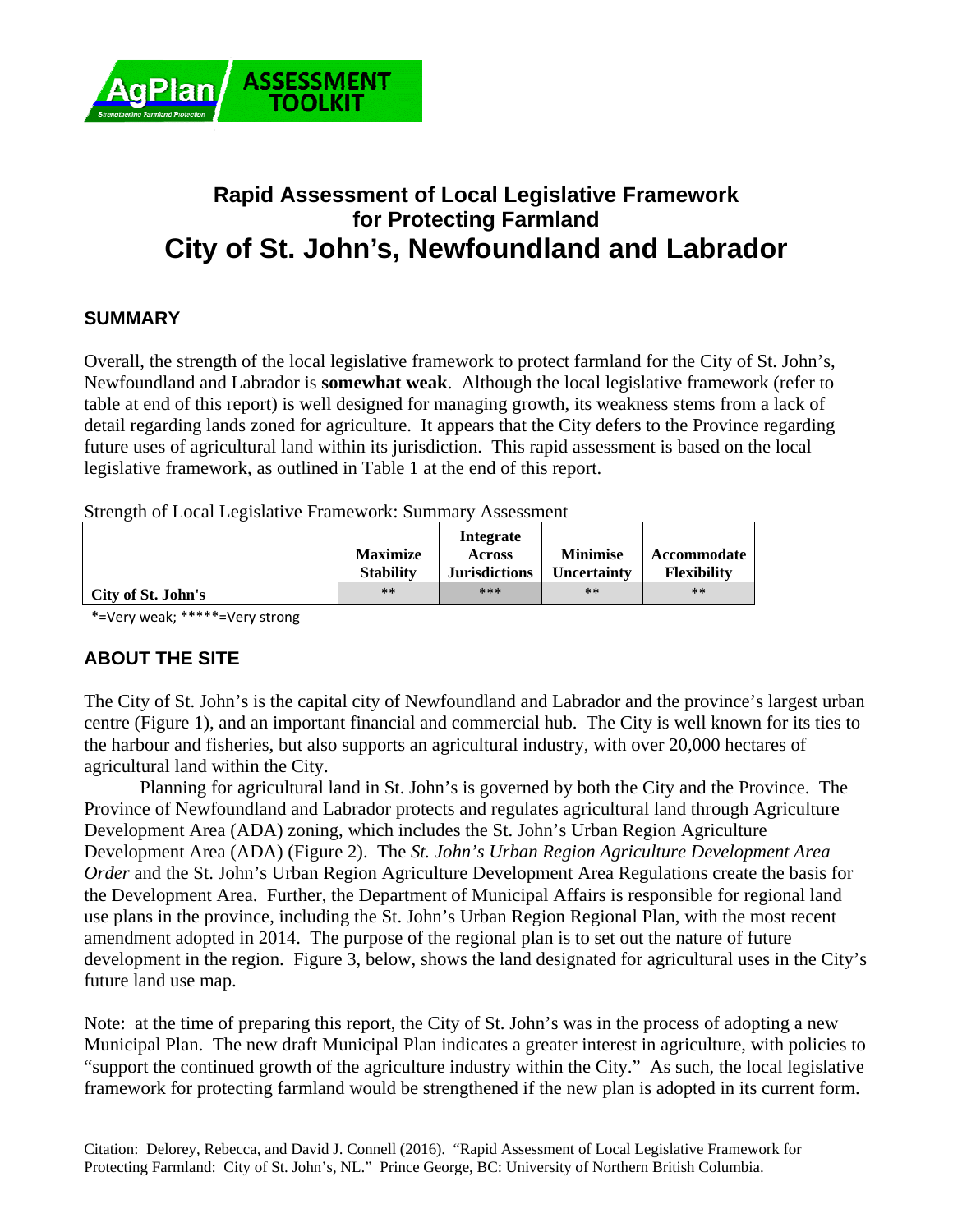Figure 1. St. John's Newfoundland



Figure 2. Agricultural Development Area



Source: Envision St. John's Draft Municipal Plan (2014)

Figure 3. Future Land Use Map



Source: Envision St. John's Draft Municipal Plan (2014)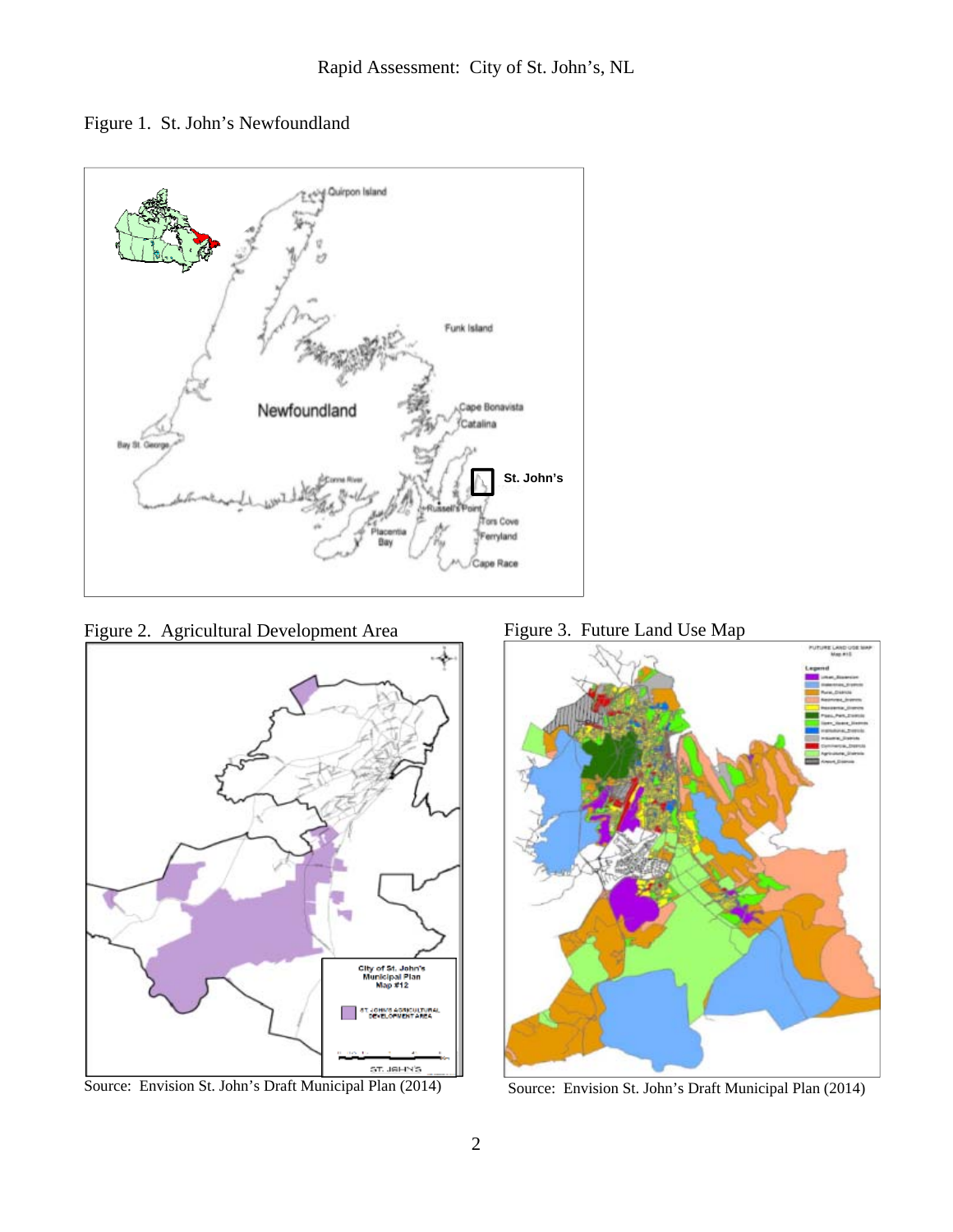### **RESULTS**

#### Maximise stability

A stable legislative framework for protecting farmland is one that is not easily changed at the whim of shifting political interests; it is well-entrenched in acts of legislation, policy, and governance structures that are based on clear, concise language, and can hold up to court challenge. A key element of stability is a clear statement of purpose regarding farmland protection among the primary goals and objectives within each enforceable document. Thus, stability is a critical measure of the strength of an agricultural land use planning framework.

 The City of St. John's legislative framework is weak in maximising stability. First, agriculture is referenced very minimally in the general policies and objectives of the Municipal Plan. Further, where referenced, the language for protection is weak. Second, there is no section dedicated to agriculture. Objectives and policies pertaining to agriculture are included in Section 8 Resource and Environmental Areas, with a main objective "to protect the natural environment, preserve water quality; and accommodate agricultural and forestry uses." The policy states, "the City shall manage development in areas with productive natural resources (i.e., agricultural, forest, watershed, and mineral) to minimize the impacts on the natural environment and to preserve the scenic quality of the rural landscape" (s.8.2.7). Within these policies and objectives, and the Resource and Environmental Areas section, there is a willingness to minimise negative impacts on agricultural land, but direct efforts to protect farmland are weak. Overall, it is not easy to see where agriculture fits as a priority, and direct attention to agriculture is obscured among other interests within the Resource and Environmental Areas section.

#### Integrate public priorities across jurisdictions

Integrating policies and priorities across jurisdictions is a foundation for building cohesion across provincial, regional, and local governments. One can also think of integration as a formal "linkage" that provides consistency among them. In order to successfully integrate policies across jurisdictions there must be sufficient details about the legislative context that guides and constrains local government plans and strategies.

 With a moderate rating, integrating priorities with provincial legislation is the City of St. John's highest-rated principle. The framework clearly outlines the role of the Province in the designation of agricultural land, and acknowledges that the local Municipal Plan must conform to the St. John's Urban Region Regional Plan and ADA Regulations. The Municipal Plan, states, "Designated areas have been identified in accordance with the Department of Forest Resources and Agrifoods Agriculture Development Area Guidelines. Development requirements shall be in accordance with standards set by the Department of Forest Resources and Agrifoods" (s.8.3.2). These statements suggest that the City respects the Province's interests in these lands. However, there is no further explanation in the framework to describe the purpose and role of these documents in protecting agricultural land, particularly in the agricultural section of the Municipal Plan, where one would expect this information. Similarly, in the Development Regulations, the only detail on the ADA is located in the Rural Residential and Rural Residential Infill sections, where it states, "Any Development within the Agriculture Development Area shall be approved by the Department of Forestry and Agriculture of the Government of Newfoundland." Thus, the lack of reference to the City's interests in agricultural land suggests that it is willing to leave the management of agricultural land to the Province. Including more information that aligns the City's interests in agricultural land with provincial interests would strengthen the framework by more clearly integrating public priorities in protecting agricultural land.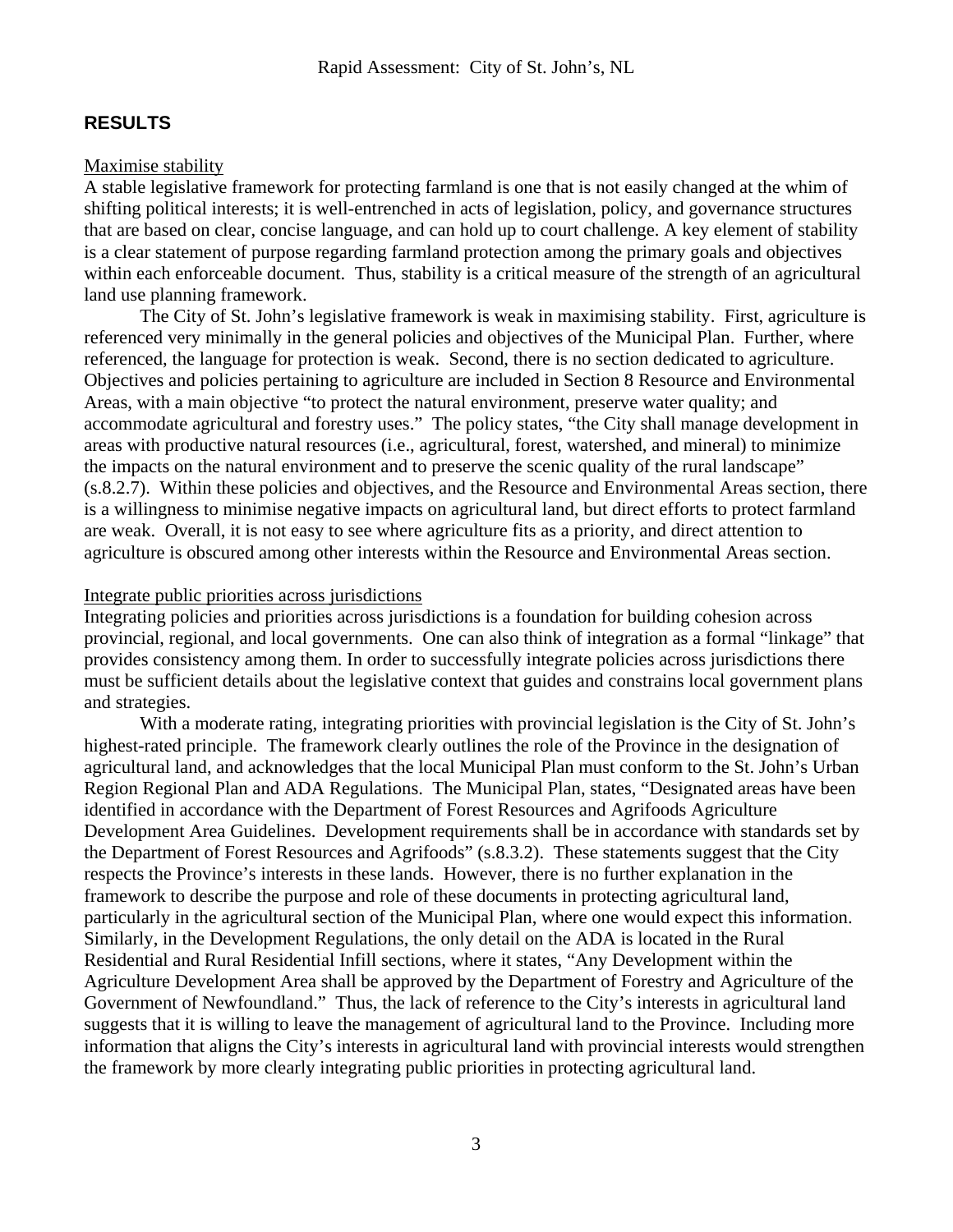#### Minimise uncertainty

The presence of uncertainty, typically introduced via ambiguous language, exceptions or gaps, is a critical measure of the weakness of an agricultural land use planning framework. Thus, in addition to maximising the stability of a legislative framework through enforceable policies, people want to know they can rely on these rules and regulations to be applied consistently under different circumstances.

 As a positive contribution to minimising uncertainty, the City's legislative framework clearly identifies its agricultural land, as demarcated in the General Land Use Map and corresponds with the ADA regulation. Also, agriculture is listed as a permitted use in several other zones, including Rural Zone, Rural Residential Zone, and Rural Village Zone, and as a discretionary use under the Forestry and Watershed Zones.

Overall, however, the City of St. John's legislative framework does not help to minimise uncertainty well, therefore receiving a weak rating. The lack of stated interests concerning the ADA land suggests that the City is willing to defer to the Province, as noted above. Correspondingly, the lack of objectives and direct statements to protect agricultural land leads to uncertainty about the future of these lands from the City's perspective. Where there are policies to "manage development in areas with productive natural resources (i.e., agricultural, forest, watershed, and mineral) to minimise the impacts on the natural environment and to preserve the scenic quality of the rural landscape," these concepts are not well developed, nor are they specific to agricultural land. Additionally, without a purpose or objective statement in each of the zoning designations, the City's Development Regulations also lack detail that would help to minimise uncertainty about the use of agricultural land.

#### Accommodate flexibility

Creating an effective legislative framework is an act of balance, without being too stable so that it cannot be changed when needed or too strict so that it cannot be applied in a range of circumstances. Thus, flexibility is necessary in order to moderate the restrictive effects of maximising stability and minimizing uncertainty. The means to accommodate flexibility is typically done through governance mechanisms.

The lack of stability and high uncertainty at the local level undermine the City's ability to accommodate flexibility. As a result, the local legislative framework received a weak rating. By deferring the interests in agricultural to the Province through the ADA, it appears that the City has chosen to not play a strong role in protecting agricultural land within its jurisdiction.

Regarding governance of agricultural lands, the St. John's Urban Region Development Advisory Authority, a Provincial governance body, considers applications for land development within the St. John's Urban Region Agriculture Development Area Regulations. They may approve or refuse applications for development within the ADA, in keeping with the ADA's mission to protect agricultural land. Through this process, the Authority could more easily accommodate municipal interests when making its decisions if there were clear statements of policy regarding the future use of farmland. In the absence of such policy, the ability to accommodate local interests is open to ad hoc decisions and, possibly, a higher level of political influence.